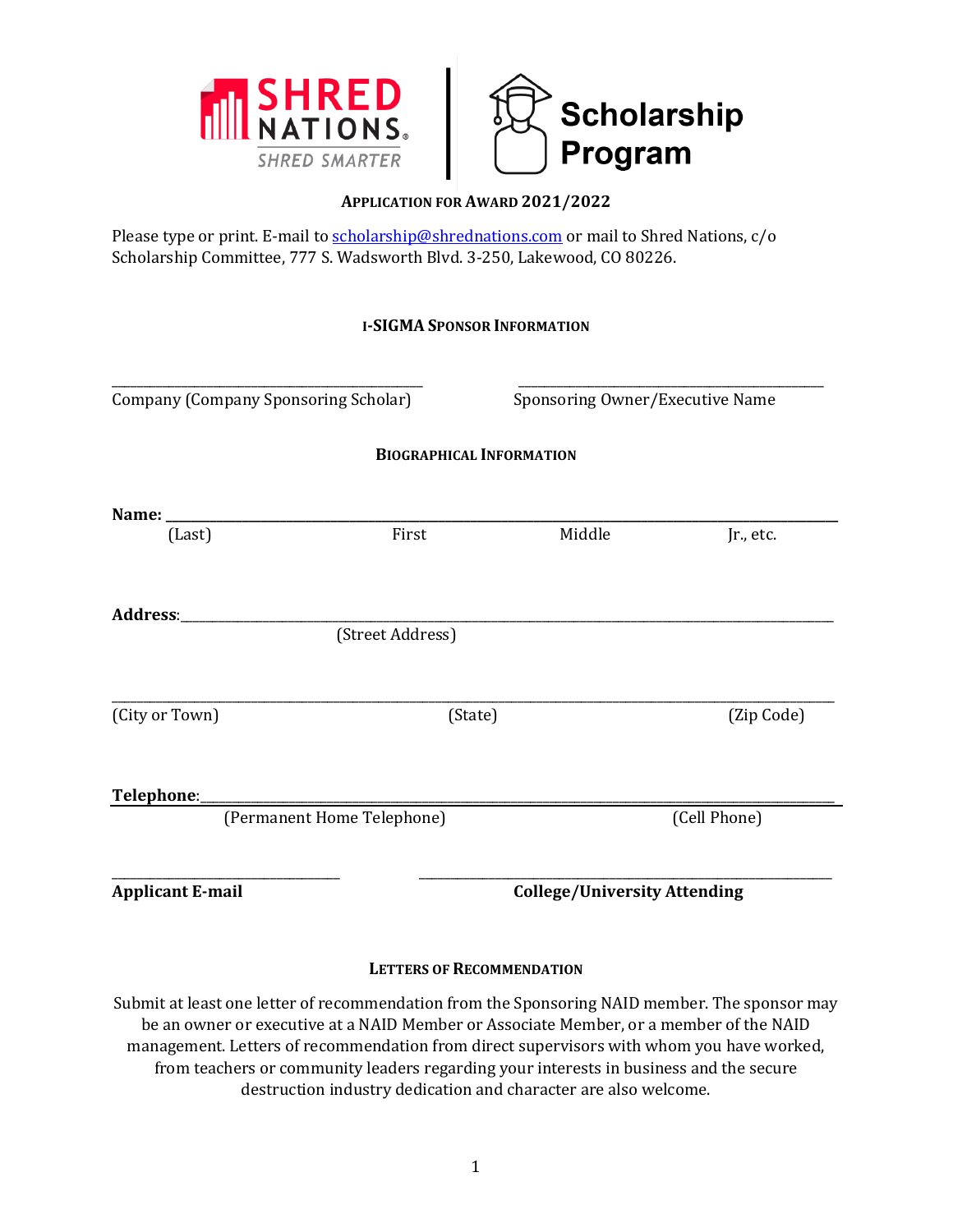



## **EDUCATION**

*In the space provided, please list all secondary schools you have attended (high school, college, technical or vocational schools or college-preparatory curricula) and any degrees or certifications you obtained. If you are still enrolled, please list the expected date of graduation. Please attach a copy of your most recent transcript, if available.*

| <b>NAME AND ADDRESS OF SCHOOL</b> | <b>DATES</b> | DEGREE/CERTIFICATION OBTAINED/EXPECTED<br><b>GRADUATION</b> |
|-----------------------------------|--------------|-------------------------------------------------------------|
|                                   |              |                                                             |
|                                   |              |                                                             |
|                                   |              |                                                             |
|                                   |              |                                                             |
|                                   |              |                                                             |
|                                   |              |                                                             |
|                                   |              |                                                             |
|                                   |              |                                                             |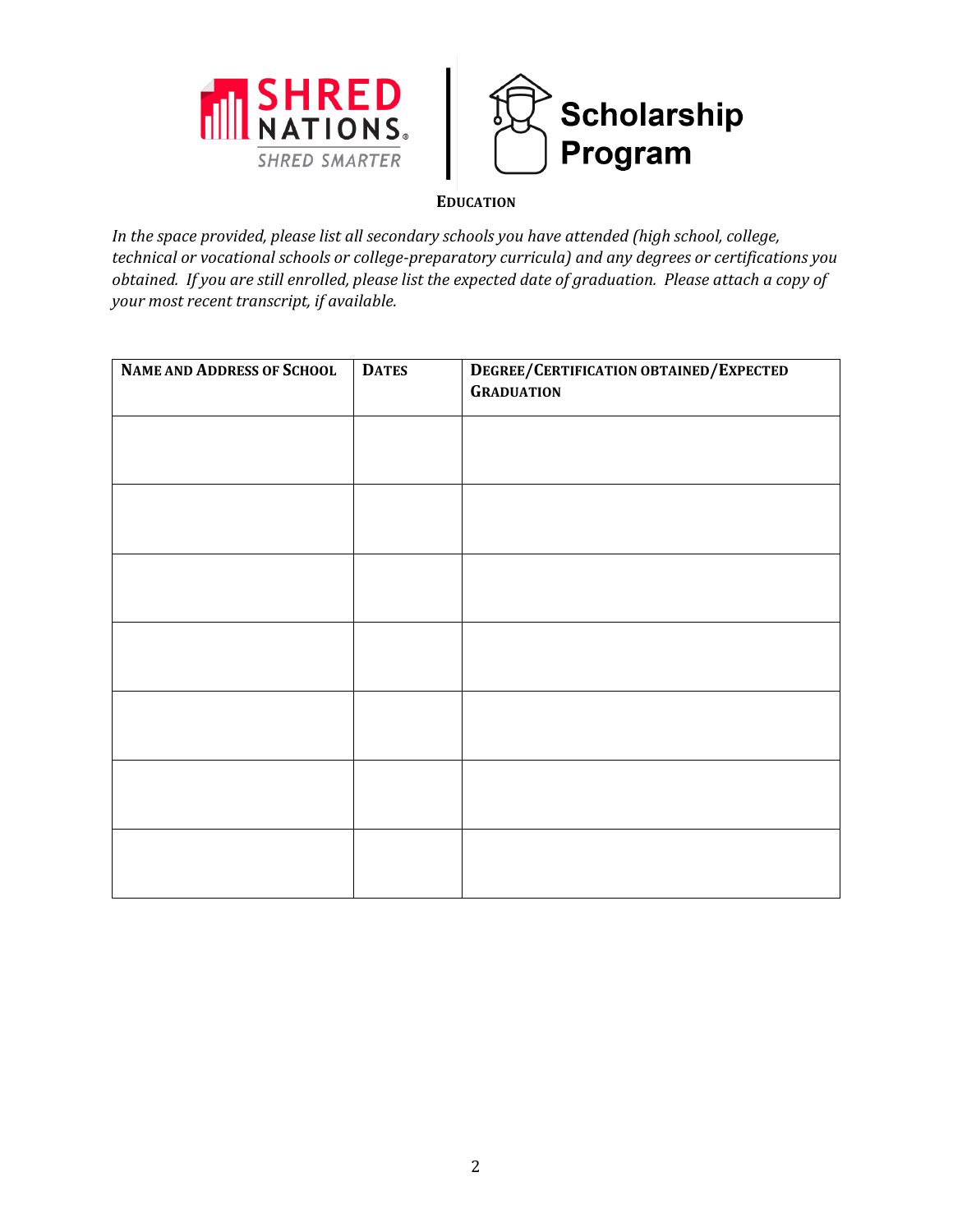



#### **ACADEMIC HONORS, AWARDS AND SCHOLARSHIPS**

| HONOR/AWARD/SCHOLARSHIP | <b>DATES</b> | <b>DESCRIPTION</b> |
|-------------------------|--------------|--------------------|
|                         |              |                    |
|                         |              |                    |
|                         |              |                    |
|                         |              |                    |
|                         |              |                    |
|                         |              |                    |
|                         |              |                    |
|                         |              |                    |
|                         |              |                    |
|                         |              |                    |
|                         |              |                    |
|                         |              |                    |
|                         |              |                    |
|                         |              |                    |
|                         |              |                    |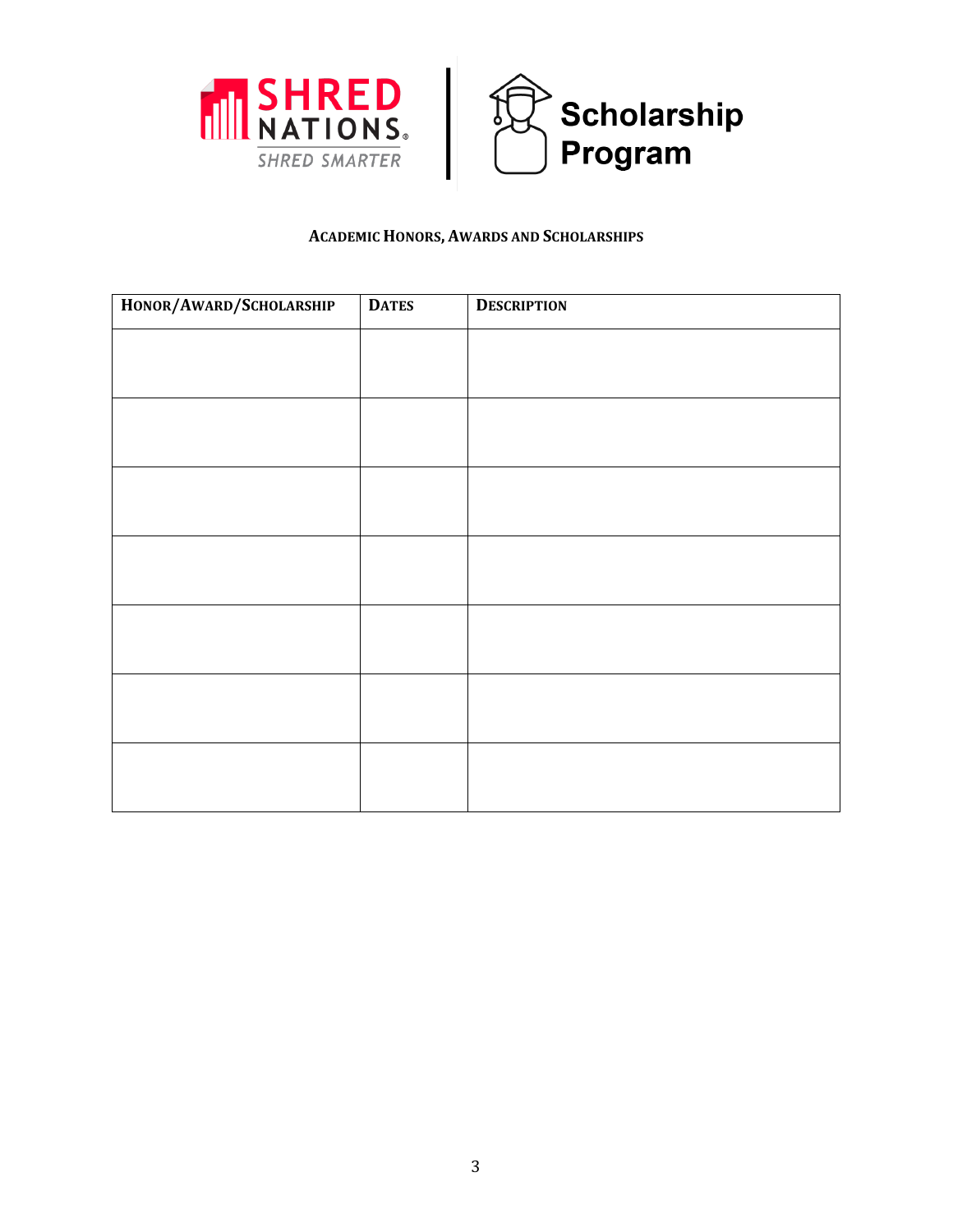



#### **EXTRACURRICULAR ACTIVITIES, COMMUNITY SERVICE AND AWARDS**

*In the space provided, list your extracurricular activities, community service awards and other involvement or honors you have with your school, professionally or in the community. Please attach a separate sheet if additional space is required.*

| <b>ACTIVITY/ROLE</b> | <b>DATES</b> | <b>DESCRIPTION</b> |
|----------------------|--------------|--------------------|
|                      |              |                    |
|                      |              |                    |
|                      |              |                    |
|                      |              |                    |
|                      |              |                    |
|                      |              |                    |
|                      |              |                    |
|                      |              |                    |
|                      |              |                    |
|                      |              |                    |
|                      |              |                    |
|                      |              |                    |
|                      |              |                    |
|                      |              |                    |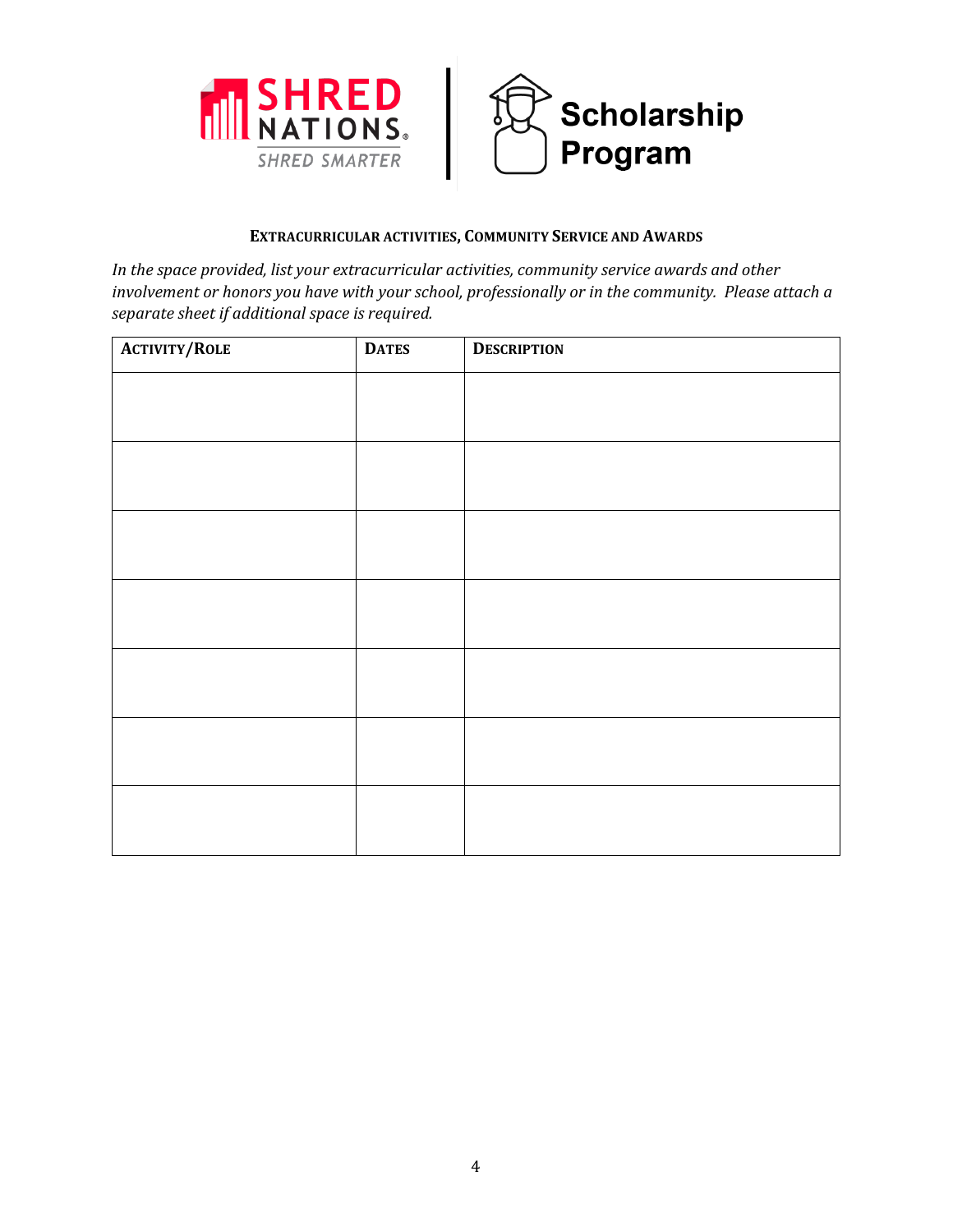



# **WORK HISTORY**

*In the space provided, list your work history for no more than the past 10 years. Please attach a separate sheet if additional space is required.*

| <b>EMPLOYER NAME AND ADDRESS</b> | <b>DATES</b> | <b>DESCRIPTION OF POSITION HELD</b> |
|----------------------------------|--------------|-------------------------------------|
|                                  |              |                                     |
|                                  |              |                                     |
|                                  |              |                                     |
|                                  |              |                                     |
|                                  |              |                                     |
|                                  |              |                                     |
|                                  |              |                                     |
|                                  |              |                                     |
|                                  |              |                                     |
|                                  |              |                                     |
|                                  |              |                                     |
|                                  |              |                                     |
|                                  |              |                                     |
|                                  |              |                                     |